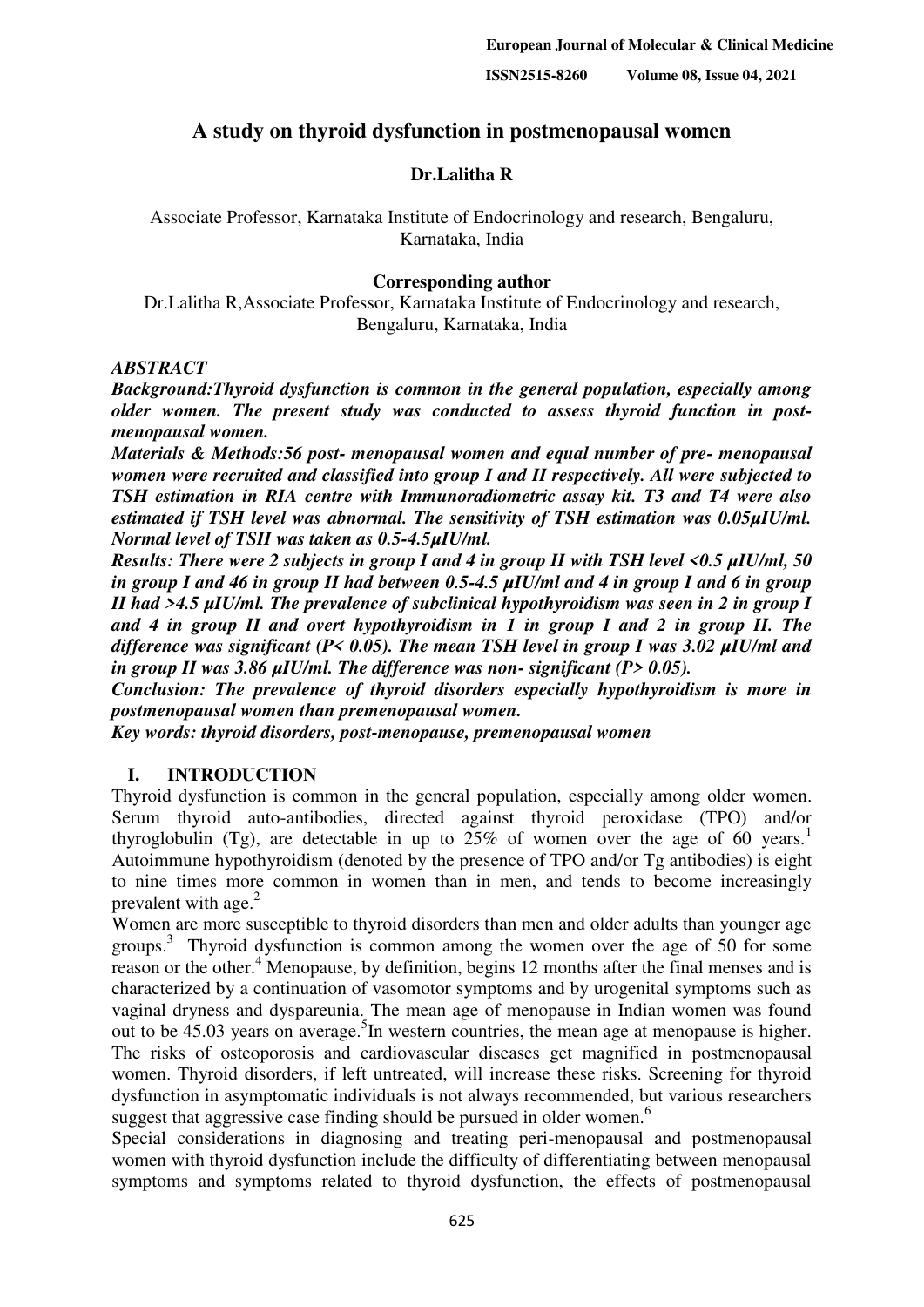estrogen replacement or selective estrogen receptor modulators (SERMs) on thyroxine requirements in women with hypothyroidism, and the potential cardiac and bone effects of thyrotoxicosis.<sup>7</sup> The present study was conducted to assess thyroid function in postmenopausal women.

#### **II. MATERIALS & METHODS**

This study consisted of 56 post- menopausal women who agreed to participate in the study after their written consent. All these women were above 45 years of age. Equal number of pre- menopausal women were also recruited in the study.

Two groups were made. Group I comprised of pre- menopausal women and group II had post- menopausal women. Detailed history regarding lifestyle, and family history of thyroid diseases, diabetes mellitus, hypertension and cardio vascular was recorded. A thorough general examination physical examination was done. The blood samples were collected by venepunctures with disposable syringe and needle. Sera were separated by centrifugation and subjected to TSH estimation in RIA centre with Immunoradiometric assay kit. T3 and T4 were also estimated if TSH level was abnormal. The sensitivity of TSH estimation was 0.05µIU/ml. Normal level of TSH was taken as 0.5-4.5µIU/ml. Results were clubbed together and statistically analysed using students t test with p value set at 0.05 significant.

#### **III. RESULTS**

**Table I: TSH level in patients** 

| TSH (µIU/ml) | <b>Group 1</b> | <b>Group II</b> | P value |
|--------------|----------------|-----------------|---------|
| U.J          |                |                 |         |
| $0.3 - 4.5$  |                |                 | n Qʻ    |
|              |                |                 |         |

Table I, graph I shows that there were 2 subjects in group I and 4 in group II with TSH level <0.5 µIU/ml, 50 in group I and 46 in group II had between 0.5-4.5 µIU/ml and 4 in group I and 6 in group II had  $>4.5 \mu$ IU/ml. The difference was non-significant (P $> 0.05$ ).



#### **Graph I:TSH level in patients**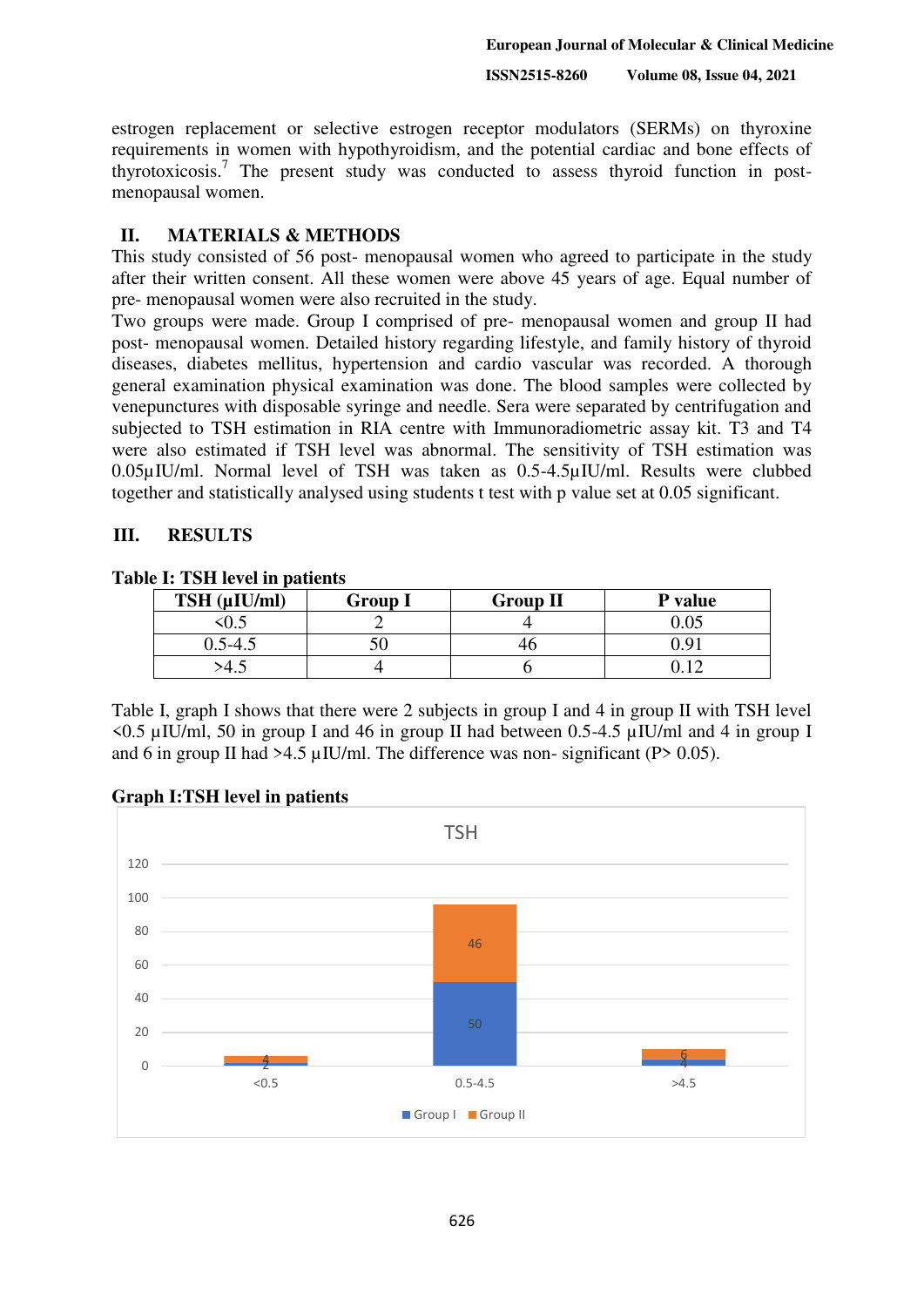**ISSN2515-8260 Volume 08, Issue 04, 2021** 

| <b>Groups</b> | <b>Subclinical hypothyroidism</b> | Overt hypothyroidism | P value |
|---------------|-----------------------------------|----------------------|---------|
| Group I       |                                   |                      | 0.04    |
| Group II      |                                   |                      |         |

#### **Table II:Subclinical and overt hypothyroidism**

Table II, graph II shows that prevalence of subclinical hypothyroidism was seen in 2 in group I and 4 in group II and overt hypothyroidism in 1 in group I and 2 in group II. The difference was significant  $(P< 0.05)$ .

#### **Graph II:Subclinical and overt hypothyroidism**



#### **Table III: TSH in both groups**

| $1.511$ m both $\epsilon$ 194 $\mu$ <sub>2</sub><br><b>Groups</b> | Mean $(\mu I U/ml)$ | <b>P</b> value |
|-------------------------------------------------------------------|---------------------|----------------|
| <b>Group I</b>                                                    | 3.02                | 0.57           |
| <b>Group II</b>                                                   | 3.86                |                |

Table III shows that mean TSH level in group I was 3.02 uIU/ml and in group II was 3.86  $\mu$ IU/ml. The difference was non- significant (P $> 0.05$ ).

## **IV. DISCUSSION**

Menopause is a physiological process characterized by loss of reproductive function, depletion of ovarian follicles, state of estrogen deficiency and appearance of variety of menopausal symptoms, like lethargy, hot flushes, anxiety, sexual problems, tiredness, insomnia, weight gain and mood swings.<sup>8</sup> Many of these symptoms are similar to symptoms of hypothyroidism.<sup>9</sup> It has also been observed that menopausal symptoms are more intense in patients with hypothyroidism. There is likelihood of symptoms of hypothyroidism in this age group being misinterpreted as menopausal symptoms and hypothyroidism remaining undetected. If hypothyroidism remains undetected and untreated, it can lead to health hazard like hyperlipidemia, atherosclerosis and heart disease.<sup>10</sup> Even subclinical hypothyroidism can progress to overt hypothyroidism, especially if serum TSH concentration is >10 mIU/l. Further, there is evidence that subclinical hypothyroidism can be associated with elevated total and low- density lipoprotein cholesterol levels and these levels improve with treatment with L-T4.<sup>11</sup> The present study was conducted to assess thyroid function in post- menopausal women.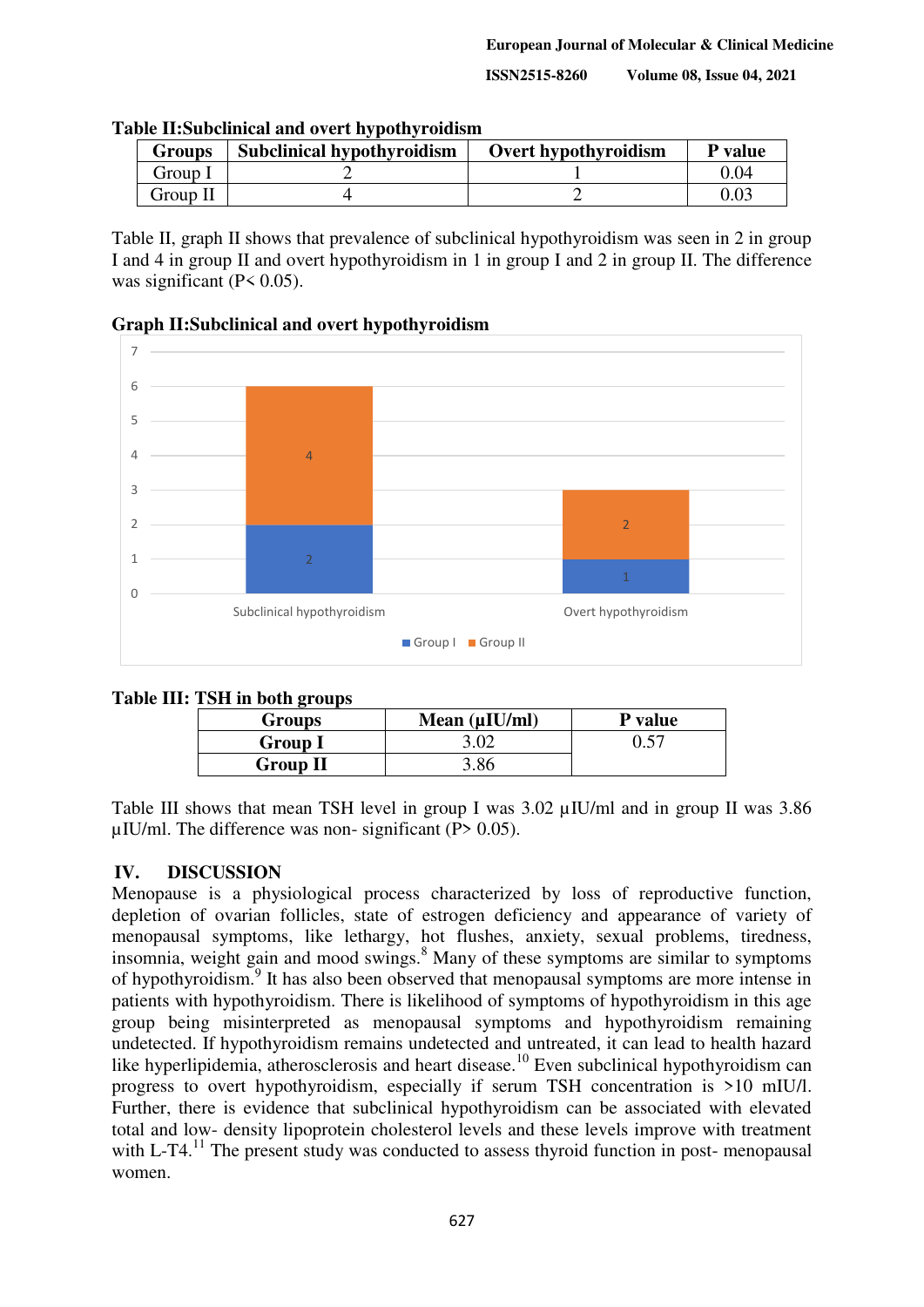In present study, there were 2 subjects in group I and 4 in group II with TSH level  $\leq 0.5$  $\mu$ IU/ml, 50 in group I and 46 in group II had between 0.5-4.5  $\mu$ IU/ml and 4 in group I and 6 in group II had >4.5  $\mu$ IU/ml. Bordoloi et al<sup>12</sup> in their study serum TSH level were measured in 304 apparently healthy females. Unbound T3 and T4 were measured if TSH level was abnormal. TSH levels were compared among different age groups. The prevalence of hypothyroidism was found to be 8.2% in premenopausal and 12.7% in postmenopausal women. There were more cases of subclinical hypothyroidism than clinical hypothyroidism. Difference of Mean± SEM of TSH level in these two groups was significant though there was no correlation between age and TSH level.

We found that prevalence of subclinical hypothyroidism was seen in 2 in group I and 4 in group II and overt hypothyroidism in 1 in group I and 2 in group II. Joshi et al<sup>13</sup> studied the prevalence of hypothyroidism in peri- and postmenopausal women and the correlation of menopausal symptoms with hypothyroidism. Out of 200 women 25 women had raised TSH levels. Three women had overt hypothyroidism (TSH high, free T4 low), and 22 women had subclinical hypothyroidism (TSH high, free T4 normal). It was observed that out of 94 women who had MRS score, more than 8, 16 (16.6%) women had hypothyroidism and out of 106 women with lower MRS score (1 to 8), nine (8.49%) women had hypothyroidism. Prevalence of hypothyroidism is high in peri- and postmenopausal age group (12.5%). Though women with high score are more likely to suffer from hypothyroidism, low score does not preclude the possibility of hypothyroidism. Screening should be done in this age group to prevent complications of hypothyroidism.

We found that mean TSH level in group I was 3.02  $\mu$ IU/ml and in group II was 3.86  $\mu$ IU/ml. Jaya<sup>14</sup> in a study conducted among 100 postmenopausal women, found that the prevalence of hypothyroidism was 22% and that of subclinical type was 8% while 2% of the females were suffering from thyrotoxicosis. Prevalence of hypothyroidism increased with increasing age. Author concluded that thyroid dysfunction has a correlation with duration of menopause with maximum patients having more than 10 years of menopause. Chaurasia P et al<sup>15</sup> conducted a study in Gujarat to find out the age and sex variation of thyroid hormone. In females they found that TSH level were lowest <20 years (Mean $\pm$ SD = 0.43 $\pm$ 0.00 $\mu$ U/L) and highest in 20-40 years ( $2.43\pm1.38\mu$ U/L). It again became low in 40-60 years ( $1.71\pm1.84\mu$ U/L and high above 60 years (2.27±1.85µU/L).

#### **V. CONCLUSION**

Author found thattheprevalence of thyroid disorders especially hypothyroidism is more in postmenopausal women than premenopausal women.

#### **REFERENCES**

- 1. Rotkvić V, Kavur L, Berković M. Hormones and Aging. ActaClinicaCroatica. 2010;49(4):549-54.
- 2. Joshi Shashank R, Parikh Rakesh M. India Diabetes capital of the world: Now heading towards hypertension. JAPI. 2007;55:323-24.
- 3. Cappola A, Ladenson P. Hypothyroidism and atherosclerosis. J Clinical Endocrinol Meta. 2003;88(6):2438-444.
- 4. Pearce E. Thyroid dysfunction in perimenopausal and postmenopausal women. British Menopause Society J. 2007;13(1):8-13.
- 5. Shaw R, Luesley D, Monga A. Gynaecology. 15th ed. Edinburgh: Churchill Livingstone/Elsevier; 2011:61-64.
- 6. Bharadwaj J, Kendurkar S, Vaidya P. Age and symptomatology of menopause in Indian women. J postgraduate medicine. 1983;29(4):218.